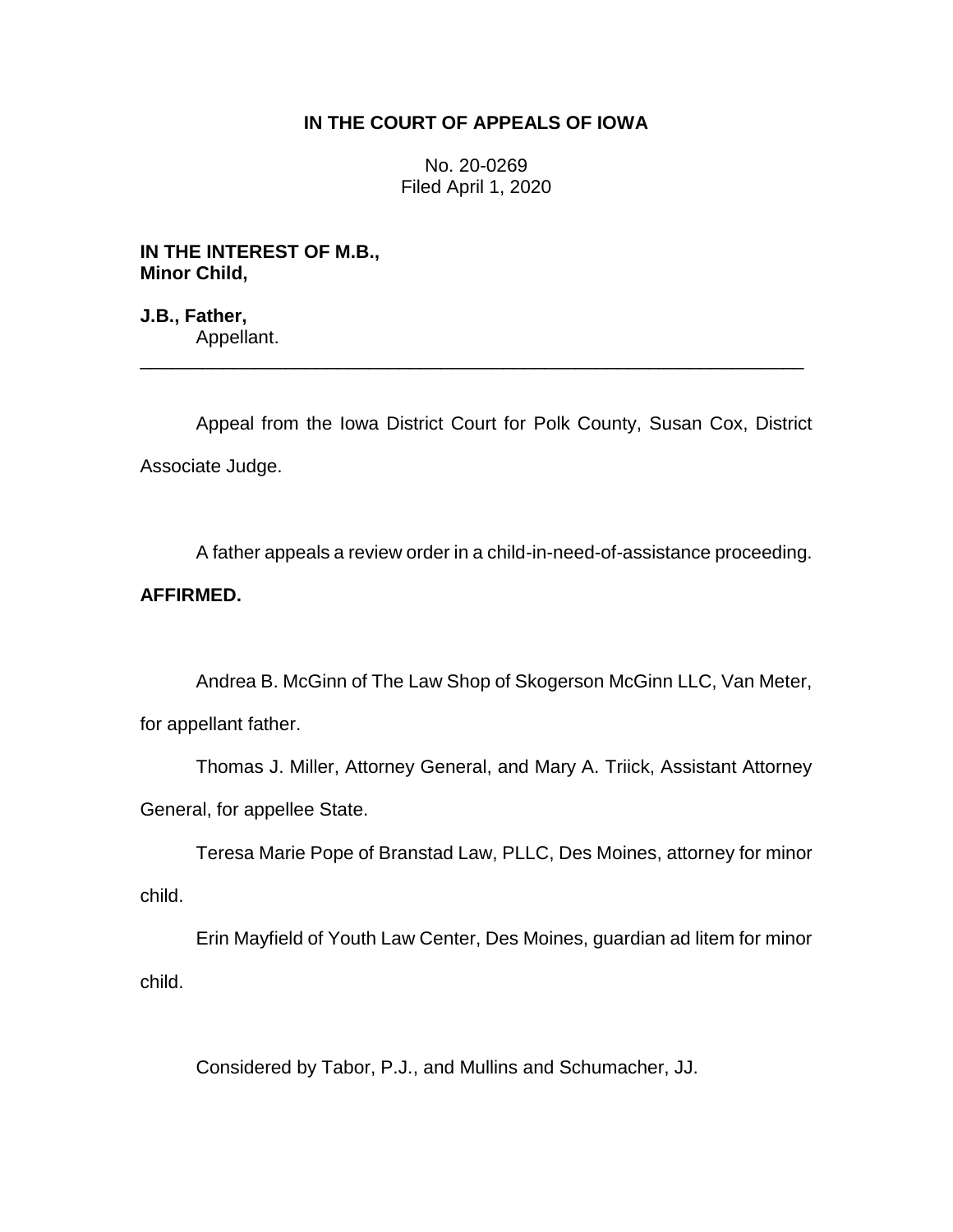## **TABOR, Presiding Judge.**

 $\overline{a}$ 

A father, Jeremy, appeals a review order in the child-in-need-of-assistance (CINA) case involving his ten-year-old daughter, M.B. He claims the juvenile court had no authority to direct the Iowa Department of Human Services (DHS) to begin a child protective assessment (CPA). He also challenges the suspension of his visitation pending that investigation. We cannot address the first issue because Jeremy did not preserve error in the juvenile court. We choose not to address the second issue because it is moot. Without reaching the merits of either claim, we affirm.<sup>1</sup>

The juvenile court adjudicated M.B. as a CINA in June 2017. The primary concern was M.B.'s exposure to sexual offenders by her mother, Jessica. Another concern was Jeremy's history of domestic violence.

By July 2019, the CINA case was nearing its conclusion. The court had returned M.B. to her mother's custody. The child continued to have visitation with Jeremy. The DHS was recommending an end to juvenile court jurisdiction.

That plan hit a snag in January 2020 when the juvenile court held a review hearing. Before the hearing started, M.B. asked to speak with the judge with her attorney present. The parents' attorneys did not object. In chambers, and under oath, M.B. expressed concerns about her ongoing overnight visitation with Jeremy.

Back in the courtroom, the juvenile court summarized M.B.'s concerns for the parents and their attorneys. The court then ordered DHS to begin a CPA to

<sup>1</sup> Generally, we review CINA proceedings de novo. *In re D.H.*, 902 N.W.2d 584, 586 (Iowa Ct. App. 2017).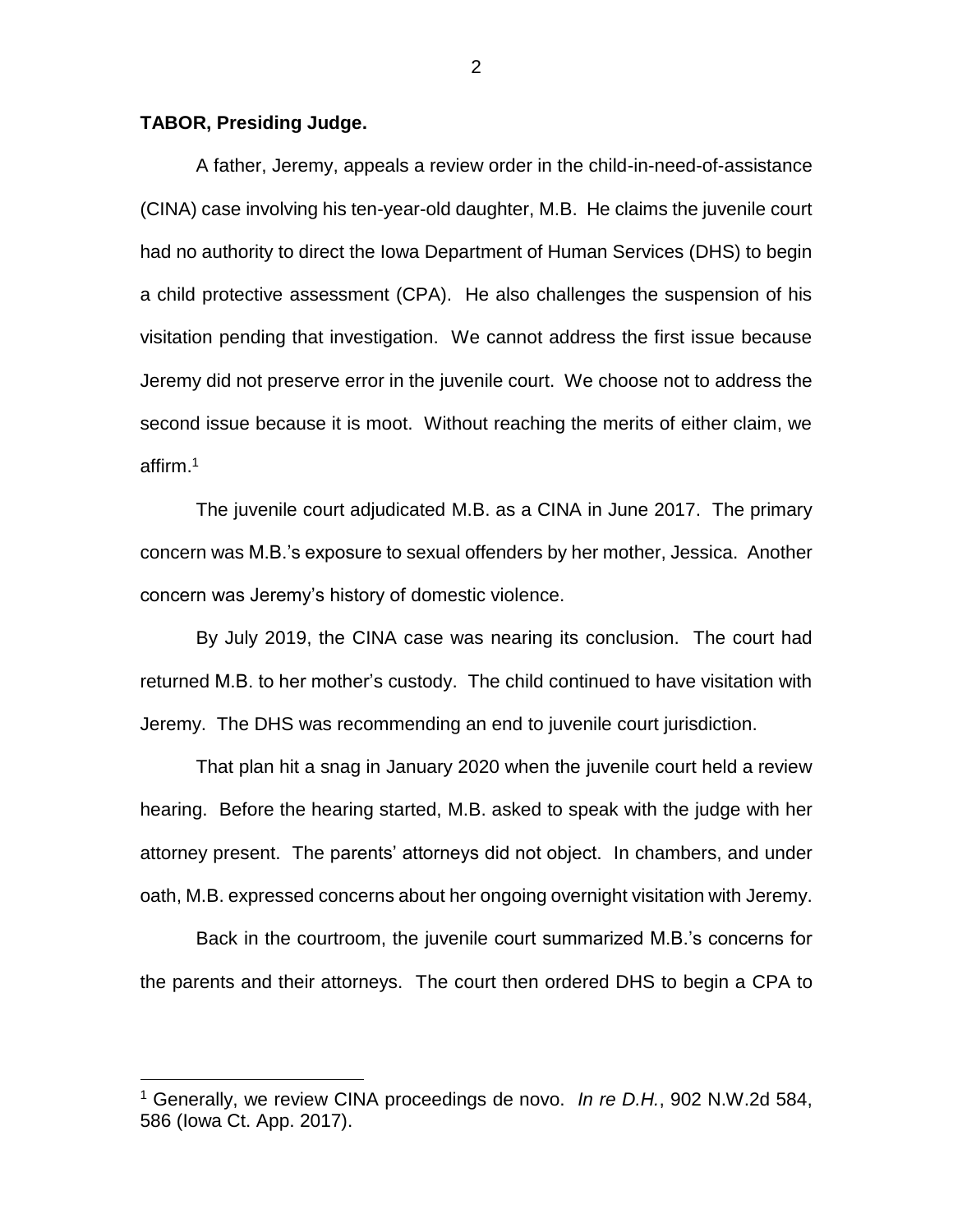investigate M.B.'s allegations. It also suspended M.B.'s visits with Jeremy until the CPA was complete. After that, visitation was at DHS discretion.

Jeremy appeals the review order for two reasons: first, he asserts the juvenile court lacked authority to order the DHS to begin a CPA. He argues the Iowa Administrative Code consigns the evaluation of a child abuse allegation and the decision to commence a CPA to the DHS alone. Second, he contends the court did not reach the least restrictive disposition when it suspended his visitation pending the CPA's conclusion. He also argues the court lacked authority to suspend his interactions with M.B. because the DHS has the discretion to determine visitation.<sup>2</sup>

In response, the State argues Jeremy failed to preserve error on his complaint about the CPA order. The State points out that he did not object when the court entered the order, either on the record during the hearing or in writing after the hearing. *See Meier v. Senecaut*, 641 N.W.2d 532, 537 (Iowa 2002) ("It is a fundamental doctrine of appellate review that issues must ordinarily be both raised and decided by the district court before we will decide them on appeal."). Having reviewed the record, we agree Jeremy failed to complain when the juvenile court "refer[red] this matter over for a CPA investigation." (He did object to suspension of his visitation.) His failure to object deprived the juvenile court of its opportunity to consider the arguments he raises on appeal. *See State v. Ambrose*, 861 N.W.2d 550, 555 (Iowa 2015) (emphasizing importance of error preservation

 $\overline{a}$ 

 $2$  Jeremy also makes a vague due process argument, but it is not developed enough to evaluate. *See Ingraham v. Dairyland Mut. Ins. Co.*, 215 N.W.2d 239, 240 (Iowa 1974) (declining to undertake research and advocacy where appellant's arguments were underdeveloped).